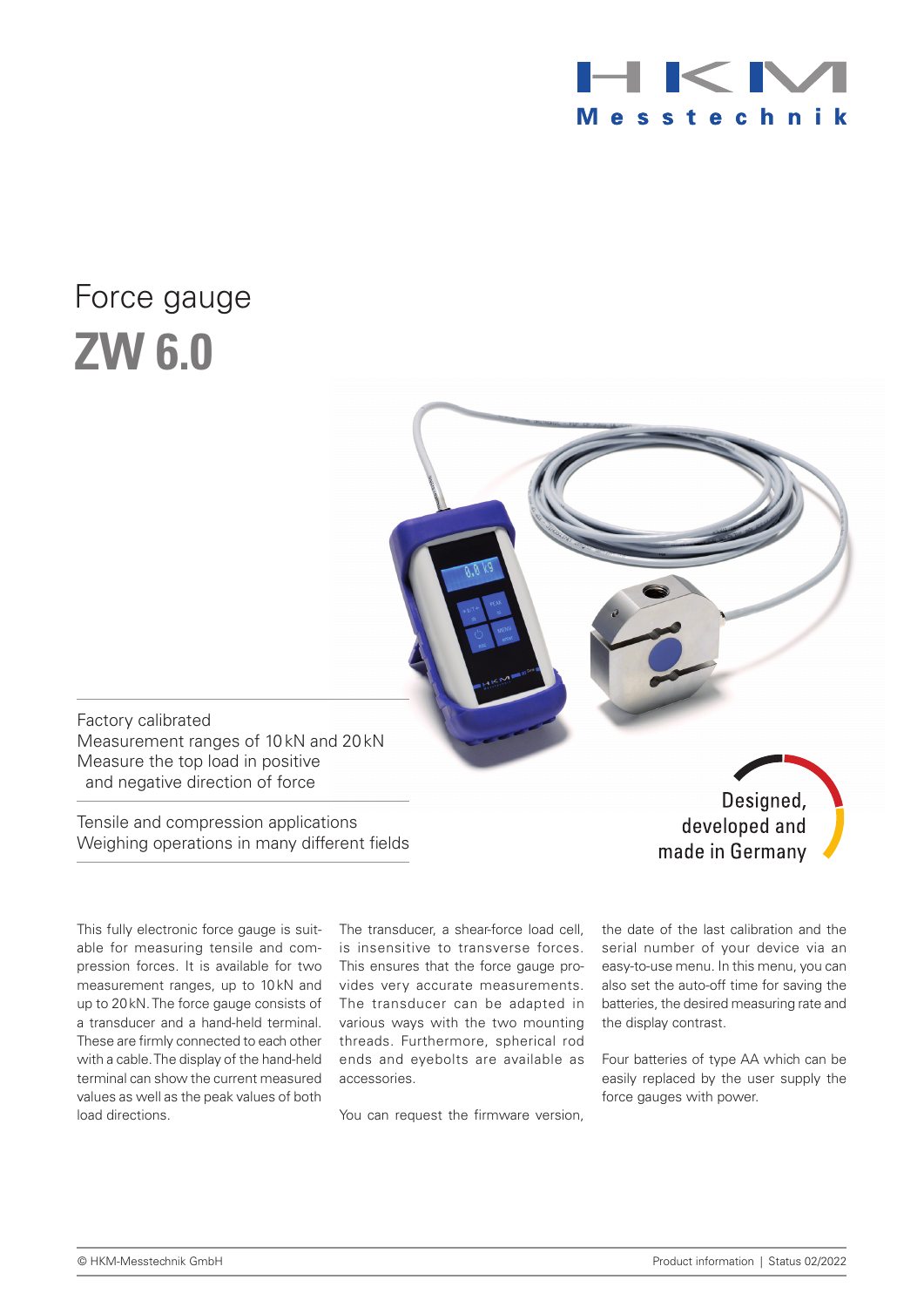

## Technical Data

| <b>Type</b>                                                      | ZW 6.0 / 10000 N                                           | ZW6.0/20kN |
|------------------------------------------------------------------|------------------------------------------------------------|------------|
| Nominal load                                                     | 10,000N                                                    | 20 kN      |
| Overload                                                         | 1.2 x nominal load                                         |            |
| Display                                                          | 12 digits, 2 lines                                         |            |
| Sensitivity/display increments*                                  | 1 <sub>N</sub>                                             | $0.01$ kN  |
| Accuracy                                                         | $\pm 0.25$ % f.s. ** (under tension <i>or</i> compression) |            |
| Operating temperature                                            | $0^{\circ}$ C to +50 $^{\circ}$ C                          |            |
| Storage temperature                                              | $-20^{\circ}$ C to +70 $^{\circ}$ C                        |            |
| Measuring rate                                                   | configurable: 10, 20 or 100 Hz                             |            |
| Power supply                                                     | 4 x battery type AA                                        |            |
| Operating time                                                   | >8h continuous operation                                   |            |
| Auto off time                                                    | configurable: 8, 30, 60 min / off                          |            |
| Dimensions of the transducer [mm]                                | L 80 x W 25 x H 80                                         |            |
| Mounting thread                                                  | $2 \times M16$                                             |            |
| Hand terminal's dimensions [mm]                                  | L 145 x W 78 x H 44                                        |            |
| Material of the transducer                                       | Steel                                                      |            |
| Housing of the hand terminal                                     | ABS                                                        |            |
| Total weight (without accessoires) [kg]                          | 1.2                                                        |            |
| Cable                                                            | FDCP plus 4 x 0.14 mm <sup>2</sup> , length 1.5 m          |            |
| Protection class of the transducer                               | IP 67                                                      |            |
| Protection class of the hand terminal                            | <b>IP 40</b>                                               |            |
| * other sensitivities on request<br>** $f.s. = full scale value$ |                                                            |            |

## Calibration

- » Factory calibrated
- » Under tension and/or compression
- » Display in N, kN
- » Optional: ISO or DAkkS calibration

#### Options

» Mechanical overload protection for compression forces